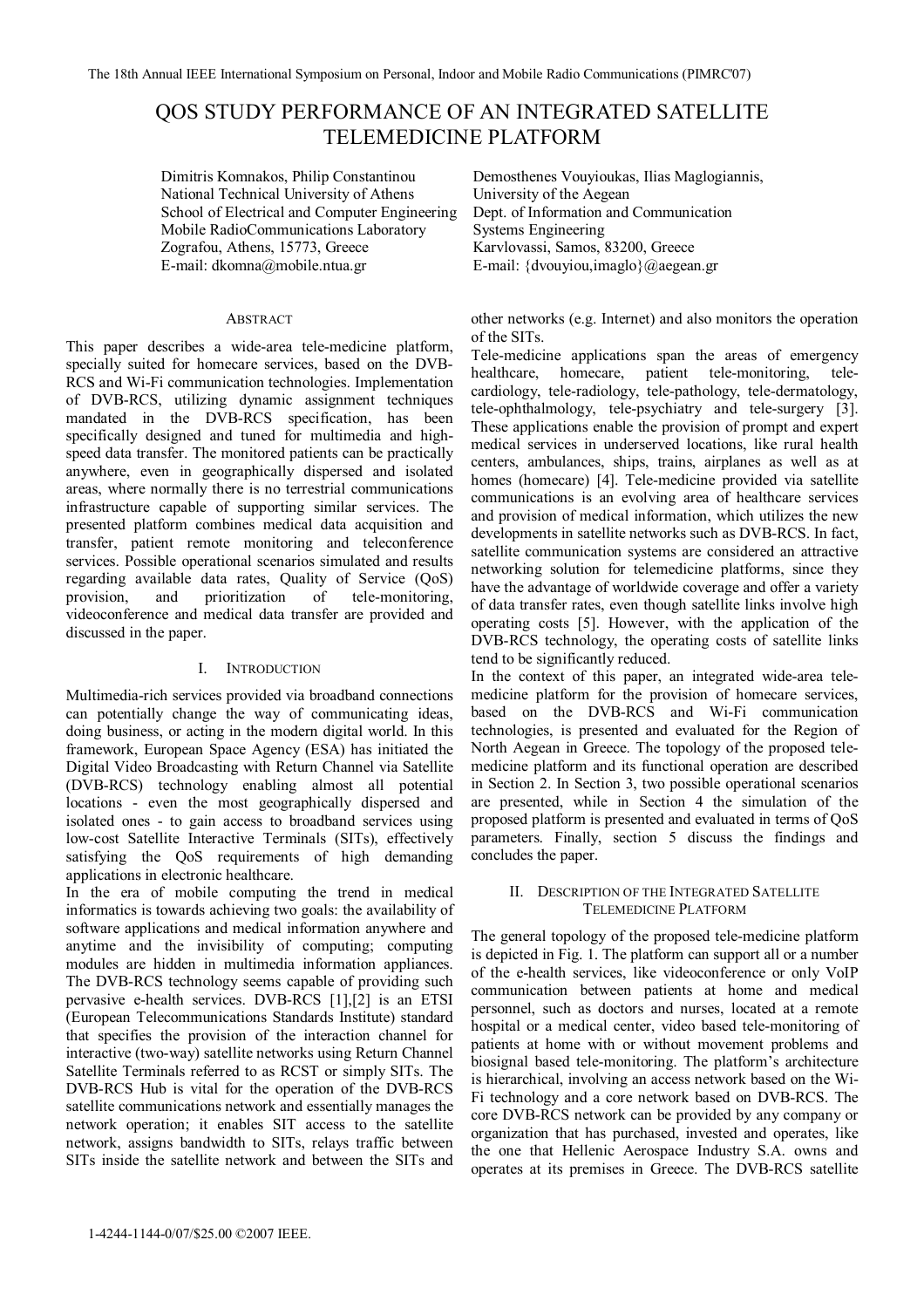core network can gain access by any satellite provider using the expensive but necessary satellite bandwidth (satellite transponder) in order to provide SIT and DVB-RCS Hub interconnection. The only limitation of the network is the satellite coverage footprint (coverage map) [6].

The platform may consist of one or more Remote Sites (RSs) placed in several remote areas. Every RS can be equipped with appropriate communication devices (i.e. videoconference units, videophones, patient tele-monitoring unit, IP phones etc). Optionally, the communication device at the RS may have the capability to connect to medical data acquisition units collecting various biosignals and physical data. Each RS has access (Ethernet IP connection) to a wireless access point that utilizes the Wi-Fi technology (IEEE 802.11g), through which the RS is wirelessly connected to a Regional Access Point (RAP). The range of communication between a RS and a RAP is generally less than 1 km. The RAP concentrates video/voice/data from a number of RSs and communicates through the corresponding (located at the site) DVB-RCS SIT, the utilized communication satellite and the available DVB-RCS Hub of the satellite network, with the Center Node (CN), essentially being a hospital or a medical center. Naturally, the equipment of the CN, among others, includes a SIT for communication with the satellite network. The medical personnel (physicians and nurses) at the CN can communicate and provide help to the patients with health incidents as well as potentially realize regular and irregular medical examinations from distance using the platform. The locations of the RSs, RAPs and CN are assumed to be random. Considering the characteristics of the equipment used in the framework of the proposed tele-medicine platform, teleconference/VoIP communication with the patients, tele-monitoring, glucose level and blood pressure measurements, supervision of injuries, monitoring and/or confrontation of hypoglycemia or hyperglycemia symptoms, confrontation of possible heart attack incidents as well as monitoring of the respiratory system of patients can be efficiently performed using the tele-medicine platform described in this paper.

Each Remote Site (RS) is equipped with a communication unit that utilizes a VoIP, a special integrated videoconference and/or a medical data acquisition unit. The medical personnel, through the embedded teleconference capability of the device, is able to communicate with the patients using VoIP, realtime video, as with a simple videophone, even permitting the realization of regular and irregular medical examinations from distance.

The required infrastructure at the Center Node (CN) consists of one data Collector Personal Computer (C-PC), one Database Computer (DB-PC), one Multipoint Conference Unit (MCU), two or more Videoconference Units (VCUs), two or more IP phones, two or more TV monitors, one Ethernet Hub or Switch and one SIT to communicate with the RAPs. The C-PC is used for the communication with the special videoconference/medical data collector units located at the RSs. Special software consolidate and process all the medical data coming from the aforementioned units and it will update the medical records of the patients. The DB-PC is used to facilitate the communication to the C-PC and support the database, where the medical history data of the patients will be contained. The VCU gives the opportunity to the doctor at the CN to communicate with his patient (or patients) using real-time video. The required infrastructure of the anticipated platform is depicted in Table 1.

Table 1: Required Infrastructure of the proposed platform at each

| node                |                                                          |                                                                                                                        |  |  |
|---------------------|----------------------------------------------------------|------------------------------------------------------------------------------------------------------------------------|--|--|
| Location            |                                                          | <b>Required Infrastructure</b>                                                                                         |  |  |
| Remote Site<br>(RS) |                                                          | Communication Unit (VoIP, Videophone<br><sub>or</sub><br>Videoconference/Medical<br>Special<br>Data<br>Collector Unit) |  |  |
|                     |                                                          | IP Camera or a Video Server Unit                                                                                       |  |  |
| Regional Access     | $\qquad \qquad \blacksquare$                             | Wireless Access Point<br>Satellite Interactive Terminal (SIT)                                                          |  |  |
| Point (RAP)         | $\qquad \qquad \blacksquare$                             | Wireless Access Point                                                                                                  |  |  |
| Center Node<br>(CN) | $\qquad \qquad \blacksquare$<br>$\overline{\phantom{a}}$ | Data Collector Personal Computer (C-PC)<br>Database Computer (DB-PC)                                                   |  |  |
|                     | $\qquad \qquad \blacksquare$                             | Multipoint Conference Unit (MCU)                                                                                       |  |  |
|                     | $\qquad \qquad \blacksquare$                             | Videoconference Units (VCUs)<br>IP phones                                                                              |  |  |
|                     |                                                          | TV monitors                                                                                                            |  |  |
|                     |                                                          | Ethernet Hub or Switch<br>Satellite Interactive Terminal (SIT)                                                         |  |  |



Fig. 1: Topology of the proposed tele-medicine platform.

#### III. THE PLATFORM IN PRACTICE – TWO TYPICAL OPERATIONAL SCENARIOS

The implemented testbed used for our experiments consisted of two SITs, communicating with each other (Sites X and Y) through the DVB-RCS Hub that the Hellenic Aerospace Industry (in Tanagra, Greece) owns and operates. The HellasSat-2 satellite was used to provide SIT and DVB-RCS Hub interconnection. Site X simulates the CN, while Site Y simulates a combination of RS and RAP. The experiments essentially involve tele-monitoring, videoconference and medical/physical data transfer. Actually, two set of tests took place. The experimental results are discussed and evaluated in [7]. The first set involved (video) monitoring of the patients and medical data transfer, where the SIT at Site X was connected to a PC, while the SIT at Site Y was connected to the output of a video server device. The second set involved videoconference between the two Sites jointly with medical data transmission from Site Y towards Site X. Note that two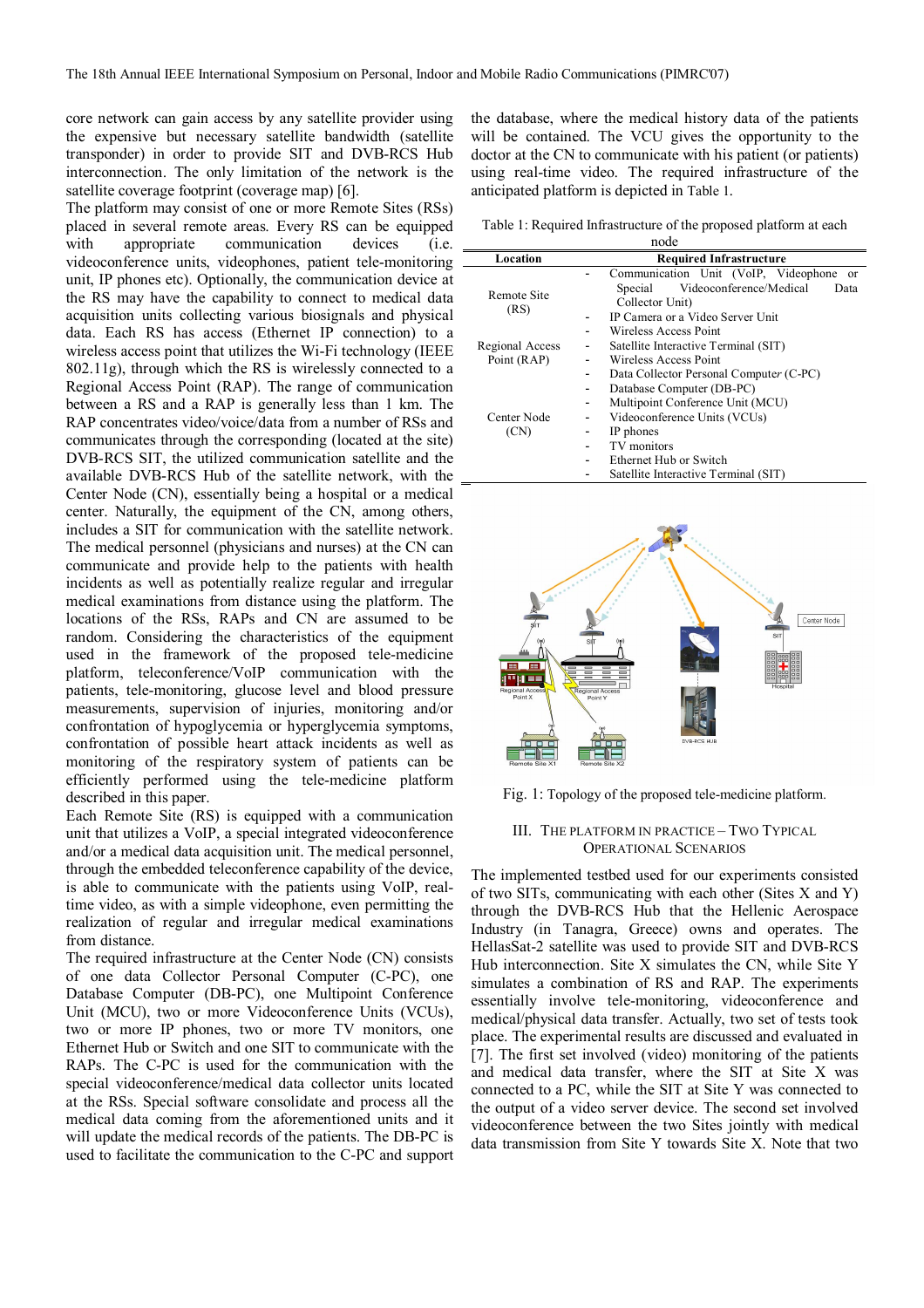strict priority queues were defined in both SITs; the one had high priority weight and served video/voice transmission while the other one had low priority weight and served medical data transmission. We further discuss some indicative operational scenarios, which reveal the functionality of the proposed platform.

## *A. Operational Scenario 1*

The first scenario concerns a patient, who recently was discharged from hospital after some form of intervention, for instance, after a cardiac episode, cardiac surgery or a diabetic comma. These types of patients are less secure and require enhanced care even at home. However, the home offers a considerably different environment than a hospital or a health unit. The patient or elder will mainly require except video surveillance, also monitoring of his vital signals (i.e., ECG, blood pressure, heart rate, breath rate, oxygen saturation and perspiration).

## *B. Operational Scenario 2*

The second scenario concerns a patient, who suffers from saccharoid diabetes and he exhibits hypoglycemia symptoms (e.g. abstractness and ephidrosis). Supposing the patient is located at the RS X2, equipped with a videoconference / medical data collector unit, connected to a glucose meter, allowing a direct connection with a physician at a Center Node (CN), upon his request. The attached glucose meter measures the level of blood glucose and sends the results to the CN. The doctor gains access to these medical data and he also retrieves the patient's medical history from an EHR (Electronic Health Record) relational database system. According to the examination results, the symptoms described by the patient following to the doctor's questions and the patient's medical history, the doctor decides if further medical attention is needed (i.e. if an ambulance has to be sent to the patent's home or not) and then provides appropriate advise in order to address his uncomfortable condition.

#### IV. PERFORMANCE EVALUATION USING SIMULATION

In order to verify the results of experimental setups demonstrated and discussed in [7], as well as to evaluate the performance of the DVB-RCS platform under different configurations, a simulation campaign is regarded as one of the optimum solutions [8], [9]. A simulation was developed to examine the aforementioned setup using OPNET. Some necessary simplifications were taken into account during the development of the platform. The most important among them is that the FL capacity is limited to an upper bound of 2 Mbps (instead of 45 Mbps), due to restrictions in computational power. Every set of simulation consists of one or more SITs corresponding to an equivalent number of monitored patients (source SITs), the DVB-RCS Hub, a satellite and one SIT corresponding to the CN (destination SIT). Both CRA and VBDC capacity allocations are examined, while three services have been modeled to be used by the SITs. The throughput and delay of each application under different network configurations are evaluated and depicted in the following graphs. It should be noticed that the buffers are considered to be infinite and no data discarding takes place (e.g. due to time expiration).

These applications are i) Medical data, comprising of a 20 kbps constant stream of data, ii) Voice application, encoded by G711 codec, generating a bit rate of 64 kbps and iii) Low quality video application, generating a bit rate of 120 kbps (25 frames/sec).

The simulation tests are divided into two major categories: i) Verification of the results of the experimental setup about the behavior of CRA and VBDC allocation algorithms and ii) Priority based handling of the applications data and comparison of the platform's performance.

# *A. Verification of Results of Experimental Setup*

According to [7], when a specific bandwidth has been allocated to a SIT by the CRA algorithm, the application data rate of this SIT is a portion of the total allocated resources. The percentage of the useful bandwidth depends on the allocated capacity. As this increases, the percentage of useful bandwidth increases too, as headers and signaling are significant factors while allocated bit rate remains low. Experimental setup underestimates this portion, as an additional wireless link exists between the source and destination SIT. Reversely, simulation overestimates this portion because of the necessary simplifications assumed during its development. On the other hand, VBDC algorithm seems to be unsuitable for the management of the generated traffic. To examine CRA behavior a source SIT generating video traffic at a rate of 120 kbps, the DVB-RCS Hub, the satellite and one destination SIT have been implemented. Initially, exactly 120 kbps are allocated to the source SIT and for each following run this amount is increased by a step of 10 kbps. The whole amount of data reaches the destination at the third run, when the allocated bandwidth is 140 kbps. An excess allocation of 20 kbps is required  $(-17\% \text{ of the video})$ bit rate), in order to maintain the initial transmission rate through the network. Fig. 2 depicts the results of these runs.



Fig. 2: Video application throughput, CRA algorithm

Furthermore, tests regarding the behavior of VBDC were conducted. The outcome was the anticipated one, since the experimental setup has explicitly indicated that VBDC could not manage the traffic. A source SIT generating video traffic at a rate of 120 kbps was inserted into a moderately loaded network and served by VBDC algorithm (120 kbps assigned). Simulation validates the experimental conclusion, showing that the allocation of resources with VBDC is unpredictable.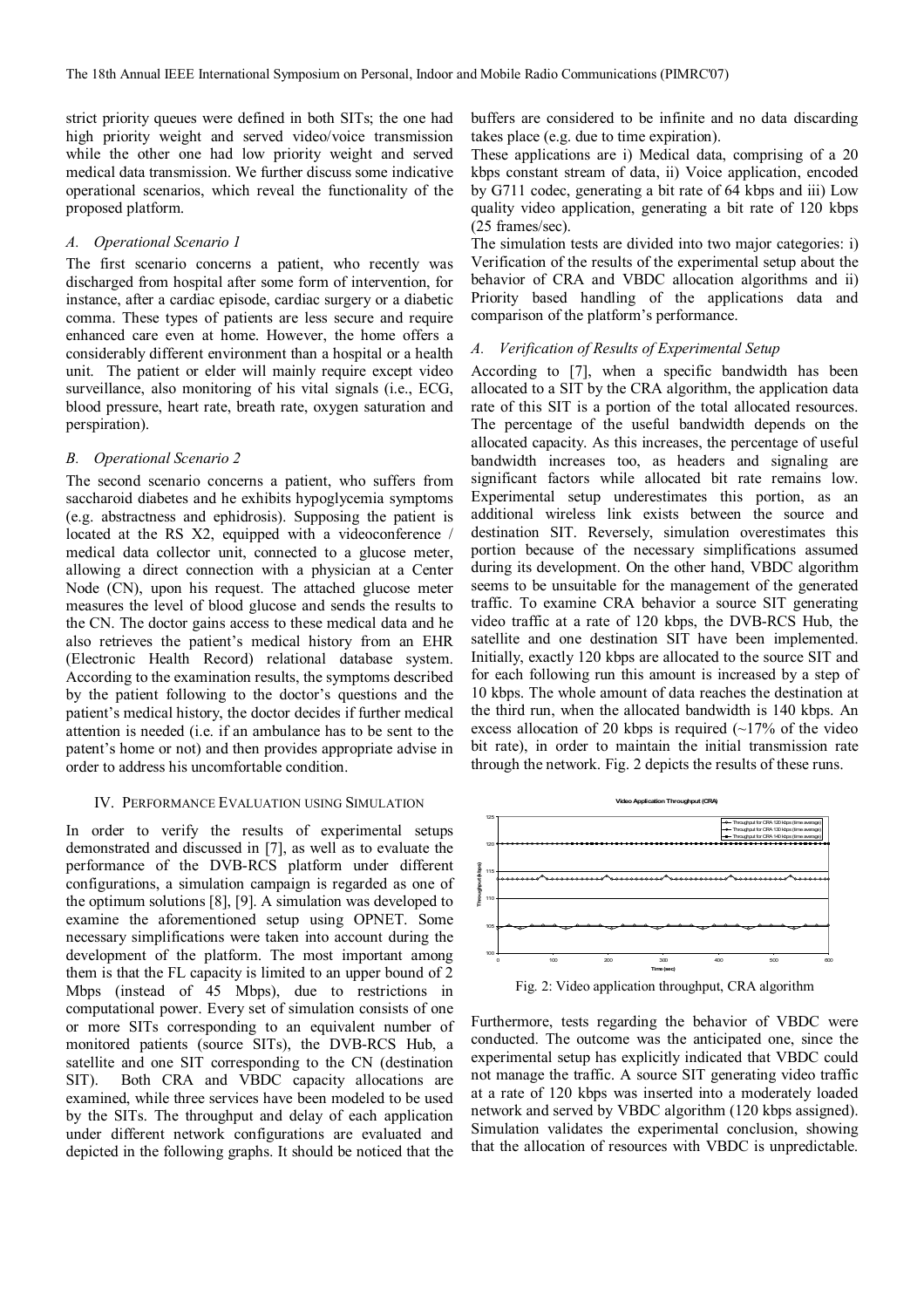Considering the fact that video application is quite demanding, the conclusion that VBDC is inappropriate for handling real time data is extracted. The results are drawn in Fig. 3.



Fig. 3: Video application throughput, VBDC algorithm

## *B. Performance study with Quality of Service*

The efficient utilization of the fixed and limited capacity of the DVB-RCS network is firmly associated with the concept of QoS. CRA is an algorithm that guarantees the QoS, at least to some extent. As described above, every SIT may run simultaneously up to three services (medical data, voice and video). Medical data is always of utmost importance, while voice and video may be complementary services for the monitoring of a patient. If the network is congested (or near the congestion point) medical data should be prioritized. In this phase of the simulation, several SITs are inserted into the network. There are seven SITs running all the services, two SITs dispatching medical and voice data and six SITs generating only medical data. The scenario parameters are summed at the following table. The total FL data rate is again limited to 2 Mbps and each SIT is assigned exactly the nominal transmission rate needed.

#### Table 2: Scenario's parameters.

| <b>SERVICE</b>      | NUMBER OF<br><b>INSTANCES</b> | <b>TOTAL</b><br><b>DATA RATE</b> |
|---------------------|-------------------------------|----------------------------------|
| <b>Medical Data</b> | 15                            | 300 kbps                         |
| Voice               | Q                             | 576 kbps                         |
| Video               |                               | 840 kbps                         |

As can be derived from Table 2, the total data rate of the network is 1716 kbps, just above the congestion point (only a portion of the 2 Mbps is useful capacity). Medical data must be prioritized and this is the scope of the next two simulation runs. During the first run, no priorities exist. The second run utilizes a priority list, according to which applications are routed. Medical data are favored; voice application is in the middle, while video application is the last to be routed.

Fig. 4 to Fig. 9 compare the results from the two runs. For the first case, where no priorities exist, the graphs show that the throughput of all services is slightly below nominal (the network is just above congestion point), while the delay of each service is constantly increasing. On the other hand, for the second case, medical data and voice application reach their nominal throughput, resulting in the deterioration of video application's throughput.



Fig. 4: Comparison of video application throughput









Conclusively, setting medical data to a higher priority causes deterioration to the performance of video application. The extent of this effect is proportional to the congestion degree of the network under examination. Utilization of priority queues should be carefully considered before implemented, as it could seriously diminish the quality of the undermined services.



Fig. 7: Comparison of video application delay